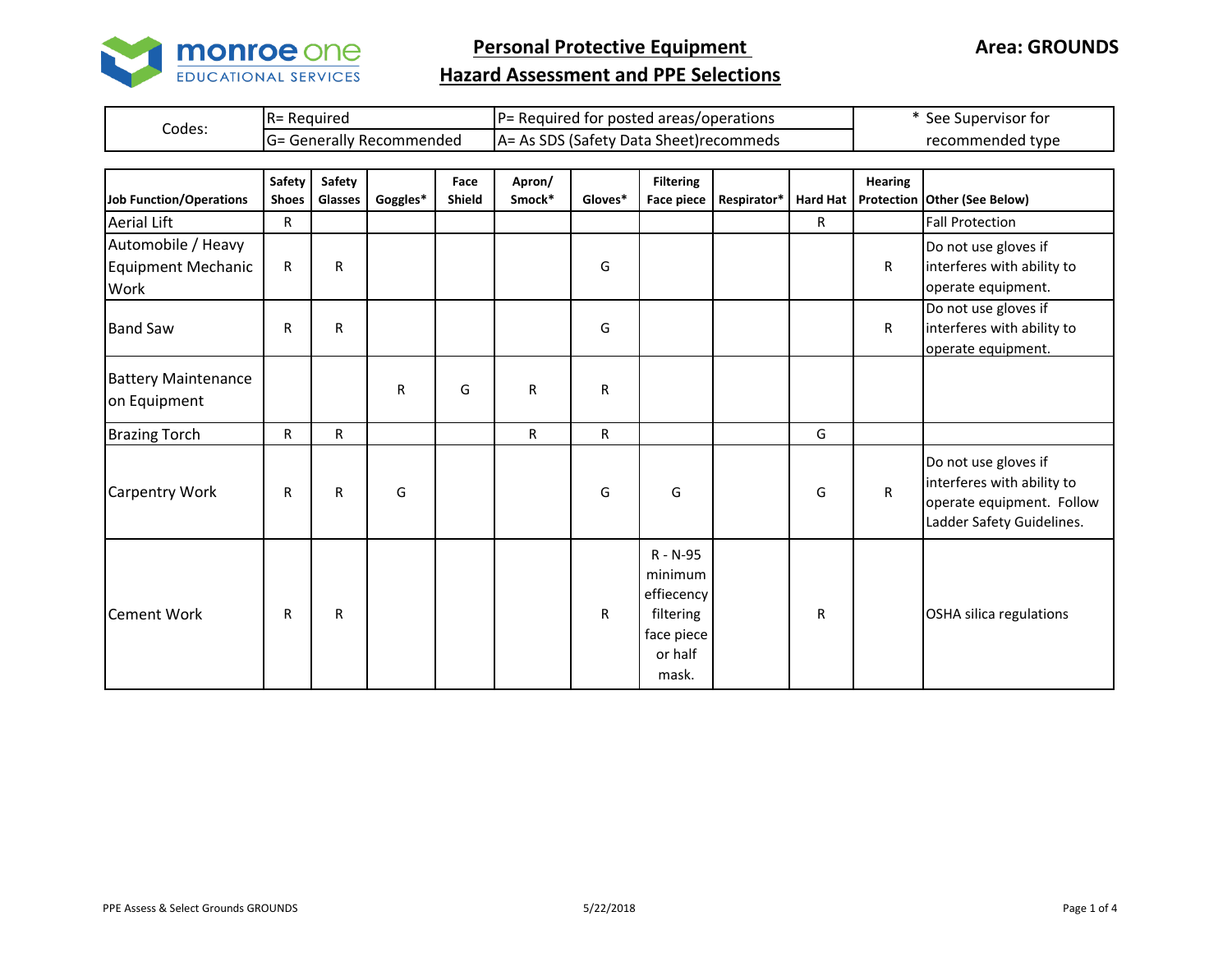

**Area: GROUNDS**

## **Hazard Assessment and PPE Selections**

|        | Required<br><u>__</u>          | I D-<br>I for posted areas/operations<br>Required | : Supervisor for<br>see |
|--------|--------------------------------|---------------------------------------------------|-------------------------|
| Codes: | - Generally Recommended<br>IG= | s SDS (Safety Data Sheet)recommeds<br>As.<br>IA=  | recommended type        |

| Job Function/Operations                                                                                                                                            | Safety<br><b>Shoes</b> | <b>Safety</b><br>Glasses | Goggles* | Face<br><b>Shield</b> | Apron/<br>Smock* | Gloves*      | <b>Filtering</b><br>Face piece | Respirator* | <b>Hard Hat</b> | <b>Hearing</b><br>Protection | Other (See Below)                                                                                            |
|--------------------------------------------------------------------------------------------------------------------------------------------------------------------|------------------------|--------------------------|----------|-----------------------|------------------|--------------|--------------------------------|-------------|-----------------|------------------------------|--------------------------------------------------------------------------------------------------------------|
| <b>Chemical Mixing and</b><br>$Use - including$<br>Gasoline, Diesel Fuel,<br>Motor Oil, Lubricants,<br>Solvents, Fertilizers,<br>Field Marking and<br>other Paints |                        |                          | R        | R                     | R                | $\mathsf{R}$ |                                | A           |                 |                              | SDS check required for<br>specific glove and respirator<br>cartridge requirements.                           |
| <b>Climbing Ladders</b>                                                                                                                                            | R                      |                          |          |                       |                  |              |                                |             |                 |                              | <b>Follow Ladder Safety</b><br>Guidelines                                                                    |
| Construction<br><b>Activities</b>                                                                                                                                  | R                      | R                        |          |                       |                  | G            |                                |             | R               | $\mathsf R$                  | Do not use gloves if<br>interferes with ability to<br>operate equipment. Follow<br>Ladder Safety Guidelines. |
| Trash Removal,<br><b>Change Liners</b>                                                                                                                             | R                      | $\mathsf{R}$             |          |                       |                  | R            |                                |             |                 |                              |                                                                                                              |
| Fork Lift                                                                                                                                                          | R                      |                          |          |                       |                  |              |                                |             | $\mathsf R$     | G                            |                                                                                                              |
| <b>Hand Tools</b>                                                                                                                                                  | R                      | $\mathsf{R}$             |          |                       |                  | G            |                                |             |                 |                              | Do not use gloves if<br>interferes with ability to<br>operate equipment.                                     |
| Hand saw, chainsaw<br>and wood chipper<br>operation                                                                                                                | R                      | R                        |          |                       |                  | G            |                                |             | G               | $\mathsf R$                  | Do not use gloves if<br>interferes with ability to<br>operate equipment.                                     |
| Leaf Blower                                                                                                                                                        | R                      | $\mathsf{R}$             |          |                       |                  | G            |                                |             |                 | R                            | Long pants - due to insects<br>and plant toxins. Sunscreen.                                                  |
| Lifting/carrying                                                                                                                                                   | R                      |                          |          |                       |                  | R            |                                |             |                 |                              |                                                                                                              |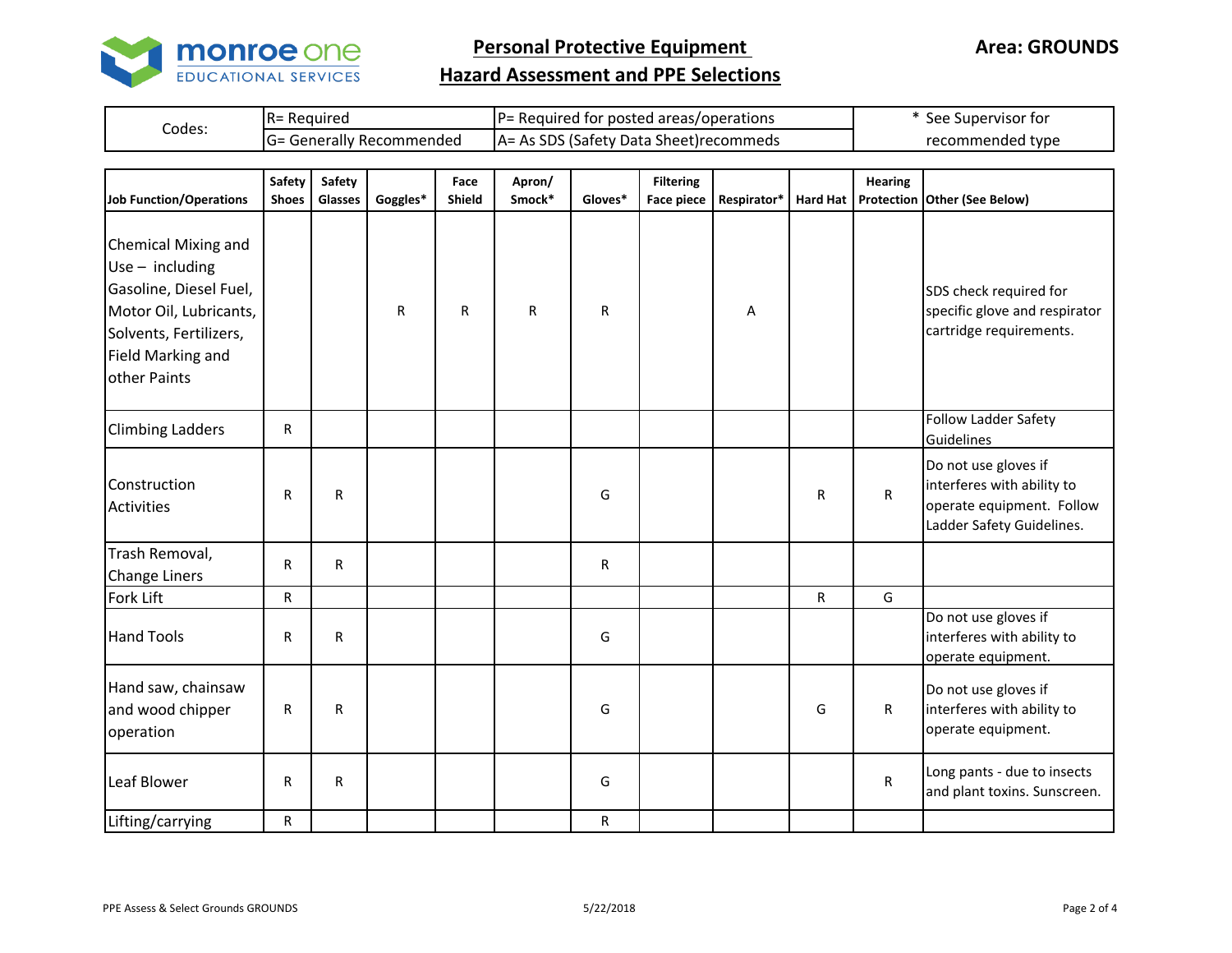

**Area: GROUNDS**

## **Hazard Assessment and PPE Selections**

|        | $R =$<br>Reguired              | d for posted areas/operations<br>Reauired<br>$\overline{\phantom{0}}$ | See Supervisor for |
|--------|--------------------------------|-----------------------------------------------------------------------|--------------------|
| Codes: | : Generally Recommended<br>lG= | s SDS (Safety Data Sheet)recommeds<br>As.<br>IA=                      | recommended type   |

| <b>Job Function/Operations</b>                                             | Safety<br><b>Shoes</b> | Safety<br>Glasses | Goggles* | Face<br>Shield | Apron/<br>Smock* | Gloves*     | <b>Filtering</b><br><b>Face piece</b> | Respirator*              |   | <b>Hearing</b> | Hard Hat   Protection   Other (See Below)                                                                           |
|----------------------------------------------------------------------------|------------------------|-------------------|----------|----------------|------------------|-------------|---------------------------------------|--------------------------|---|----------------|---------------------------------------------------------------------------------------------------------------------|
| Metal Grinding,<br>Chipping                                                | R                      | $\mathsf{R}$      |          | R              | R                | R           |                                       |                          |   | R              |                                                                                                                     |
| <b>Moving Equipment</b>                                                    | $\mathsf R$            |                   |          |                |                  | $\mathsf R$ |                                       |                          |   |                |                                                                                                                     |
| Mowing                                                                     | $\mathsf{R}$           | ${\sf R}$         |          |                |                  |             |                                       |                          |   | R              | Long pants - due to insects<br>and plant toxins. Sunscreen.                                                         |
| Painting                                                                   |                        |                   |          |                |                  | R           |                                       | Α                        |   |                | Follow Ladder Safety<br>Guidelines. Check SDS for<br>specific glove and or<br>respirator cartridge<br>requirements. |
| Pallet Jack (Hand Cart)                                                    | R                      |                   |          |                |                  | G           |                                       |                          |   |                |                                                                                                                     |
| Pigeon or other bird<br>waste cleanup                                      |                        | $\mathsf{R}$      |          |                | $\mathsf{R}$     | R           |                                       | <b>HEPA</b><br>Cartridge |   |                | <b>Follow Ladder Safety</b><br>Guidelines. Be aware of<br>histoplasmosis.                                           |
| <b>Power Hand Tools</b>                                                    | $\mathsf{R}$           | $\mathsf{R}$      |          |                |                  | G           | R                                     |                          |   | R              | Do not use gloves if<br>interferes with ability to<br>operate equipment.                                            |
| Powered grounds<br>equipment; lawn<br>mowers, weed whips,<br>chainsaw etc. | R                      | R                 |          |                |                  | G           |                                       |                          | G | R              | Do not use gloves if<br>interferes with ability to<br>operate equipment.                                            |
| Powered shafts/belts                                                       | R                      | $\mathsf R$       |          |                |                  | G           |                                       |                          |   |                | <b>Follow Lockout Tagout</b><br>Procedures                                                                          |
| Rakes, forks, shovels                                                      | $\mathsf{R}$           |                   |          |                |                  | R           |                                       |                          |   |                | Long pants - due to insects<br>and plant toxins. Sunscreen.                                                         |
| Roofing                                                                    | R                      | R                 |          |                |                  | R           |                                       |                          |   |                | Fall Protection, Weather<br>Appropriate Clothing.<br>Sunscreen.                                                     |